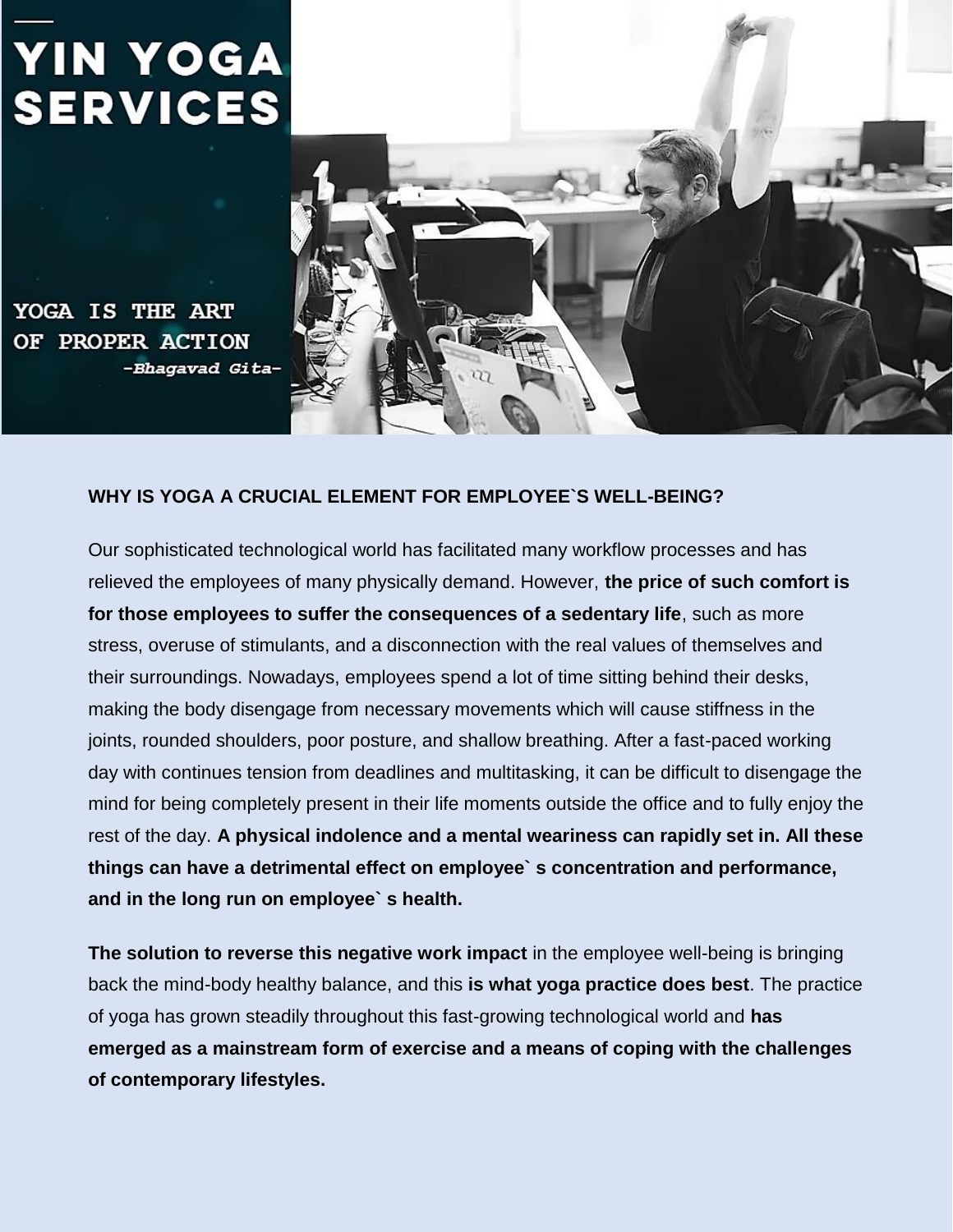# OGA



## YIN - The chilliness from heaven

"Yin in its highest form is freezing while yang in its highest form is boiling. The chilliness comes from heaven while the warmness comes from the earth.The interaction of these two establishes he (harmony), so it gives birth to things. Perhaps this is the law of everything yet there is no form being seen."

- Zhuangzi, (莊子; Chuang-tzu) Chapter 21-

#### **WHAT IS YIN YOGA?**

Yin Yoga, is **a style of yoga** which targets the deep connective tissues of the body (vs. the superficial tissues) and the fascia that covers the body and helps regulate the flow of energy in the body.

The postures in this style of yoga are **only yin postures**, passive postures and mainly settling on the floor, which aim to help promoting meditation and long periods of pranayama and sitting. Yin Yoga is unique as it demands relaxing the body and the mind while being in the posture, by softening the muscle and moving closer to the bone. As opposed to the other yoga style, Yang yoga, which targets superficial body tissues, **Yin yoga offers a much deeper access to the body**. It is quite usual to have postures held for three to five minutes, even more while progressing with the practice. The time spent in these postures is the same time needed in meditation, thus **it is possible to integrate meditation while practicing Yin postures, making the practice more valuable and time-wise efficient.**

This concept of Yin yoga has been around for thousands of years and some of the older text, such as the Hatha Yoga Pradipika and Taoist yoga.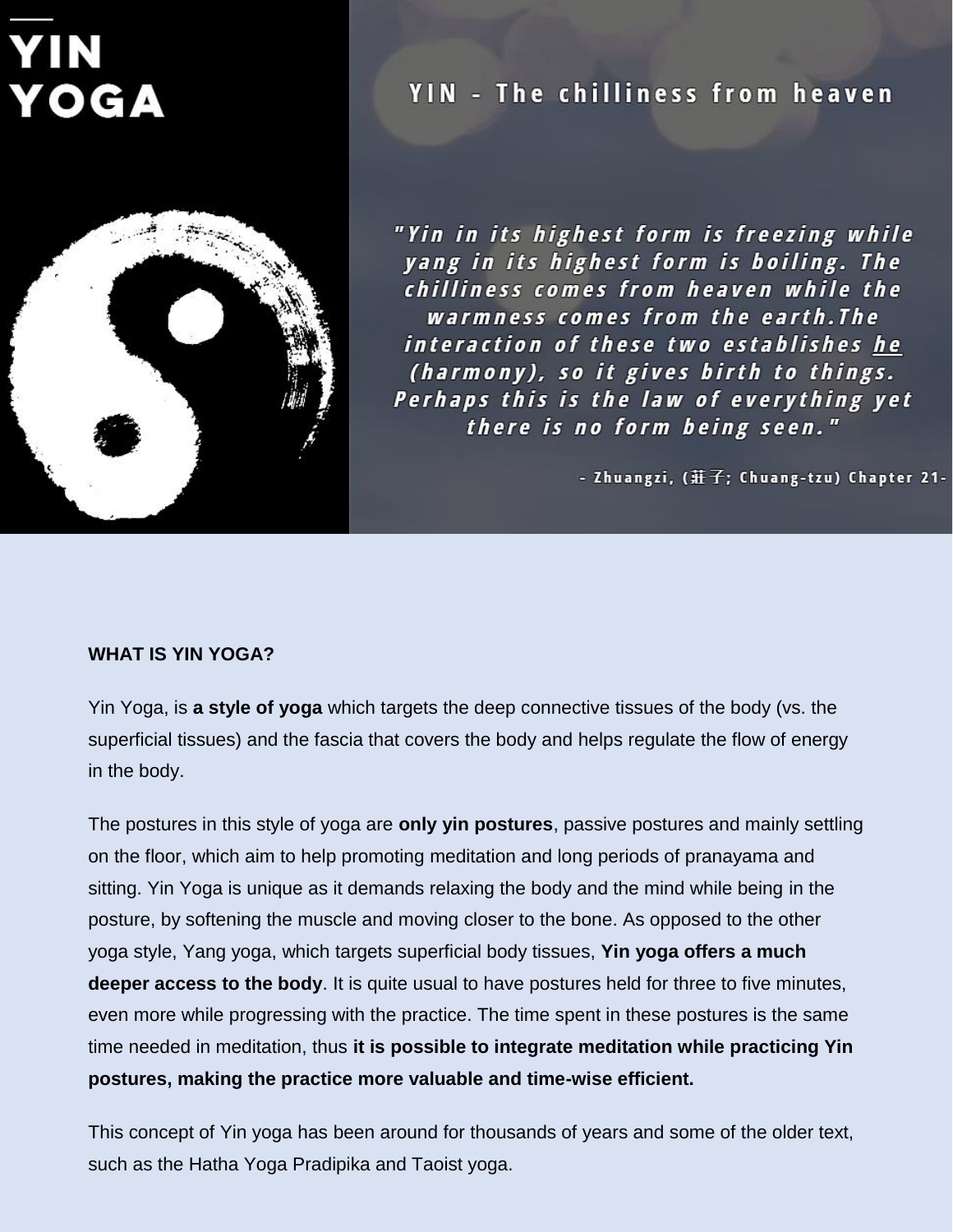#### **WHY YIN YOGA?**

The Taijitu symbol, mostly known as Yin-Yang symbol, suggests that **no matter what, we should take a little bit of each energy to included it in the heart of its opposite.** When only one energy is dominant there will be lack of harmony in the person body and mind, thus, such action is vital to bring the correct balance of those energies. **Work brings stress to our body and mind, by building up tension, stiffness, worries, adrenaline rush, and excessive intensity.** The sum of Yin and Yang forms a whole. One effect of this is: as one aspect increases the other decreases to maintain overall balance of the whole. Thus, at the end of the working day, the possible imbalance of "excess of Yang - deficiency of Yin" will exist. This imbalance can cause unhealthiness and when exists continuously in the long term **will cause serious illnesses.** So, this excess of Yang should be paired with excess of Yin in order to bring it down. This is what Yin yoga will accomplish. All this intense energy (Yang energy) has to be compensated with the opposite, a relaxed energy (Yin energy) in order to bring you back to the state of a healthy balance.

Yin yoga teaches you how to really be still, come face to face with yourself and listen your feelings and emotions. **Yin is such a great compliment to your own personal life**, because it brings long periods of time in an uncomfortable position, which then asks you to learn to "get comfortable" and to "accept what is" in that given moment. This is a skill we can all benefit from daily. While practicing Yin postures, the longtime of stillness in each position gives the opportunity to integrate meditation which brings an additional value to the whole practice. This opportunity enables you **receiving wellness for your body and your mind at the same time**.

With Yin practice, the employee's mind shift form yang to yin, active to passive. Yin practice unblocks a stiff body while calming down a stressed mind. Yin practice is time efficient because you work on your body and on your mind at the same time, thus it is convenient practice to include in your daily routine. All these makes Yin yoga a great activity to include for supporting a healthy working life. In such condition, **Yin yoga is a more wellbalanced practice to create a better-balanced version of the awesome you!**